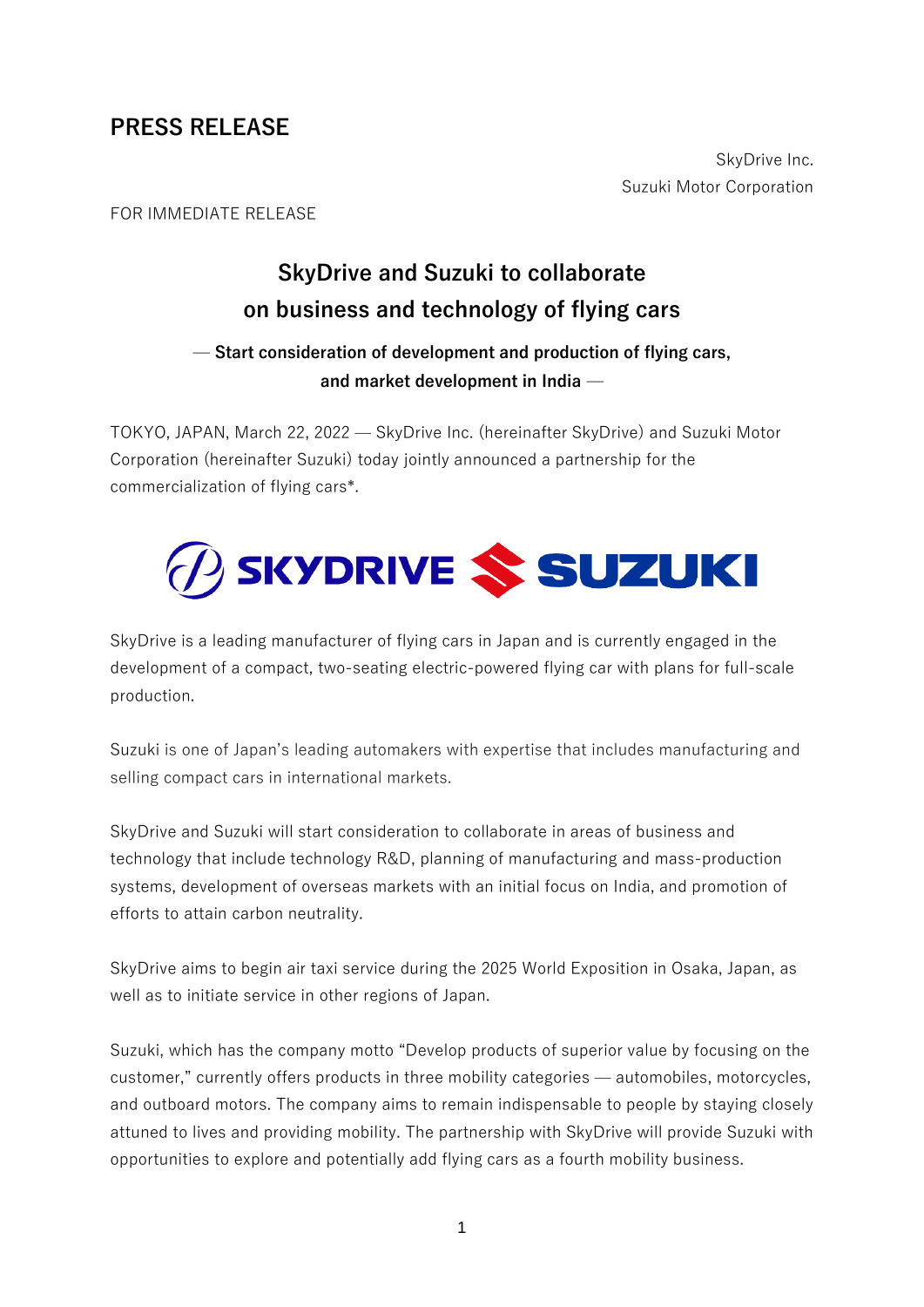#### **About SkyDrive Inc.**

SkyDrive was established in July 2018 with the mission of "leading a once-in-a-century mobility revolution." Since then, it has advanced the development of flying cars and cargo drones while working in partnership with others to promote the shared vision of a future in which people use air mobility as a means of transportation in their daily lives. SkyDrive is the only company in Japan that has successfully conducted manned test flights and is now involved in designing a system for future air mobility as a member of Japan's Public-Private Council for advanced air mobility. The company's cargo drones, which can carry payloads of up to 30kg, are already being used at worksites in Japan, mainly in mountainous areas. SkyDrive is aiming to launch a flying car service in the Osaka Bay area in 2025. SkyDrive has headquarters in Shinjuku, Tokyo. Tomohiro Fukuzawa is CEO of the company. For more information, please visit: [https://skydrive2020.com/](about:blank)

#### **About Suzuki Motor Corporation**

Suzuki Motor Corporation is one of Japan's leading carmakers and a global motorcycle manufacturer. The company's non-vehicle products include outboard motors for boats and motorized wheelchairs. It builds its lineup on its own and through numerous subsidiaries and joint ventures outside Japan. Suzuki was established in 1920 and has headquarters in Hamamatsu, Shizuoka. Toshihiro SUZUKI is President of the company. Website: [https://www.globalsuzuki.com](about:blank)

#### ###

#### **Editor's Note:**

\* Flying cars are formally known as eVTOL (electric vertical takeoff and landing) aircraft. eVTOL are characterized by electrification, a fully autonomous autopilot, and vertical takeoff and landing. As a new advancement in the field of mobility, the development of flying cars is being promoted in many countries around the world. In Japan, the Public-Private Council for Air Mobility Revolution was established in 2018 with meetings held since then. The project is expected to lead to taxi services in urban areas, new means of transportation for remote islands and mountainous areas, and emergency transportation in times of disaster. A roadmap has been formulated by the Ministry of Economy, Trade, and Industry (METI) and the Ministry of Land, Infrastructure, Transport, and Tourism (MLIT) for the start of business in 2023 and full-scale deployment in 2030.